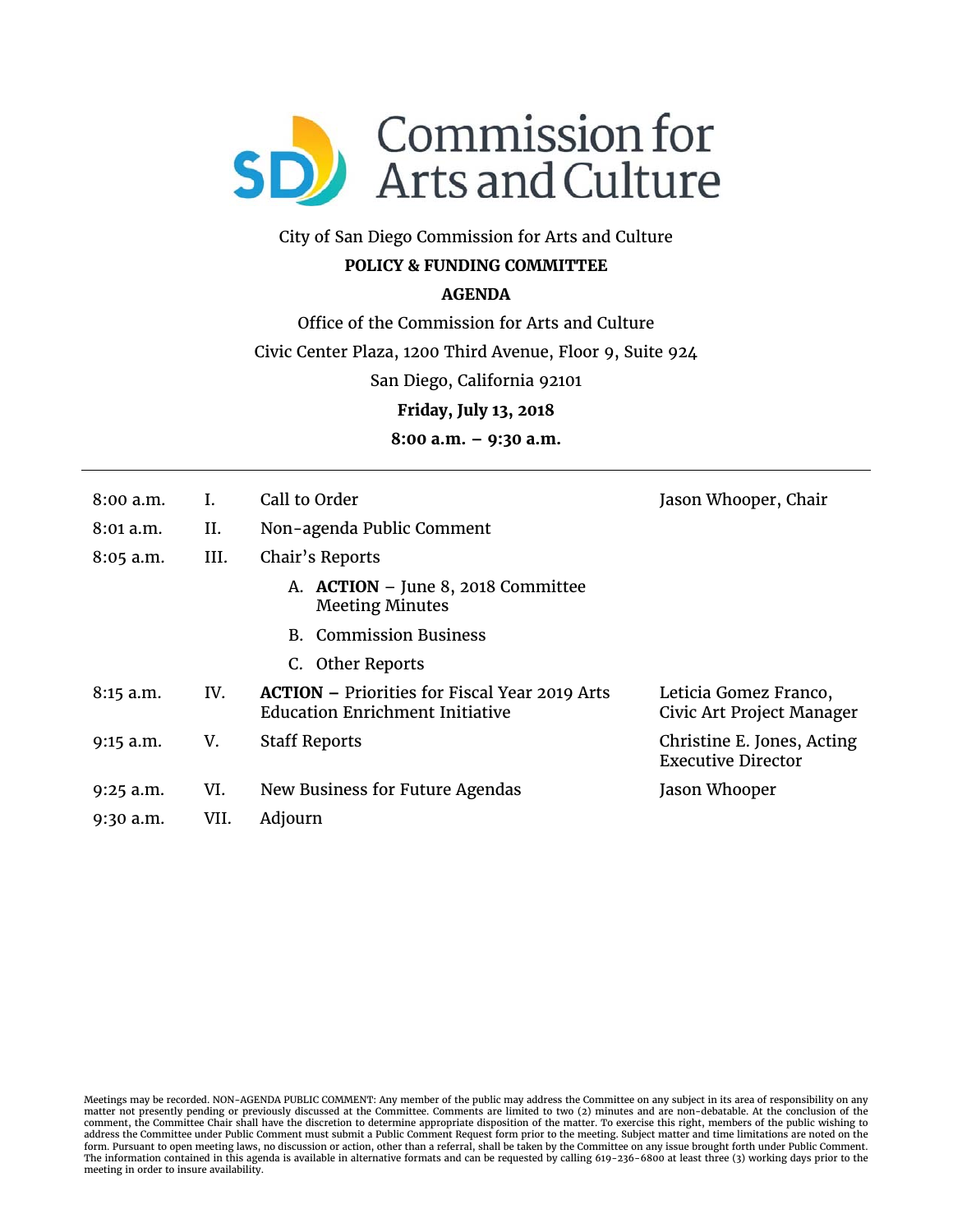

#### City of San Diego Commission for Arts and Culture

#### **POLICY & FUNDING COMMITTEE**

**MINUTES**

#### **Friday, June 8, 2018**

Members Present Ann Bossler, Vice Chair Roberta Alexander Vernon Franck Janet Poutré, Ex Officio

Members Absent Jason Whooper

Staff Present Christine E. Jones Leticia Gomez Franco J Noland Whitney Roux

- I. Call to Order Commissioner Ann Bossler called the City of San Diego (City) Commission for Arts and Culture's Policy & Funding Committee to order at 8:06 a.m. at the City Council Committee Room, 12th Floor, City Administration Building, 202 C Street, San Diego, California 92101.
- II. Non-agenda Public Comment None
- III. Chair's Reports
	- A. **ACTION – May 11, 2018 Meeting Minutes** Commissioner Ann Bossler initiated discussion on this item. **Commissioner Vernon Franck made a motion to approve the Policy & Funding Committee meeting minutes of May 11, 2018. Commissioner Roberta Alexander seconded the motion. The vote was 3-0-0; the motion passed.**

Yea: Alexander, Bossler, Franck (3)

Nay: (0)

Abstention: (0)

Recusal: (0)

- B. Commission Business Commissioner Ann Bossler reminded Commissioners that at the Commission meeting on May 25 there was a presentation and discussion on the timeline and priorities for Fiscal Year 2020 Organizational Support Program and Creative Communities San Diego funding cycle in preparation for further discussion and action today and at the upcoming Commission meeting on June 22, 2018.
- C. Other Reports Commissioner Ann Bossler shared her experience attending The Nonprofit Academy session on May 31–June 1.
- IV. **ACTION – Priorities for Fiscal Year 2020 OSP/CCSD Funding Cycle** Commissioner Ann Bossler asked Commissioners to make any necessary conflict of interest disclosures. Commissioner Vernon Franck disclosed that he is an unpaid board member of A Ship in the Woods Foundation. Commissioner Bossler initiated discussion on this item. Civic Art Project Manager Whitney Roux gave an informational presentation which covered topics such as timelines and possible tactics for implementation in the Fiscal Year 2020 Organizational Support Program and Creative Communities San Diego funding cycle, themes for consideration for recommendations, San Diego Promise Zone as a specific neighborhood to target for applicants and anticipated informational presentations at future Policy & Funding Committee meetings for FY2021 and beyond. Discussion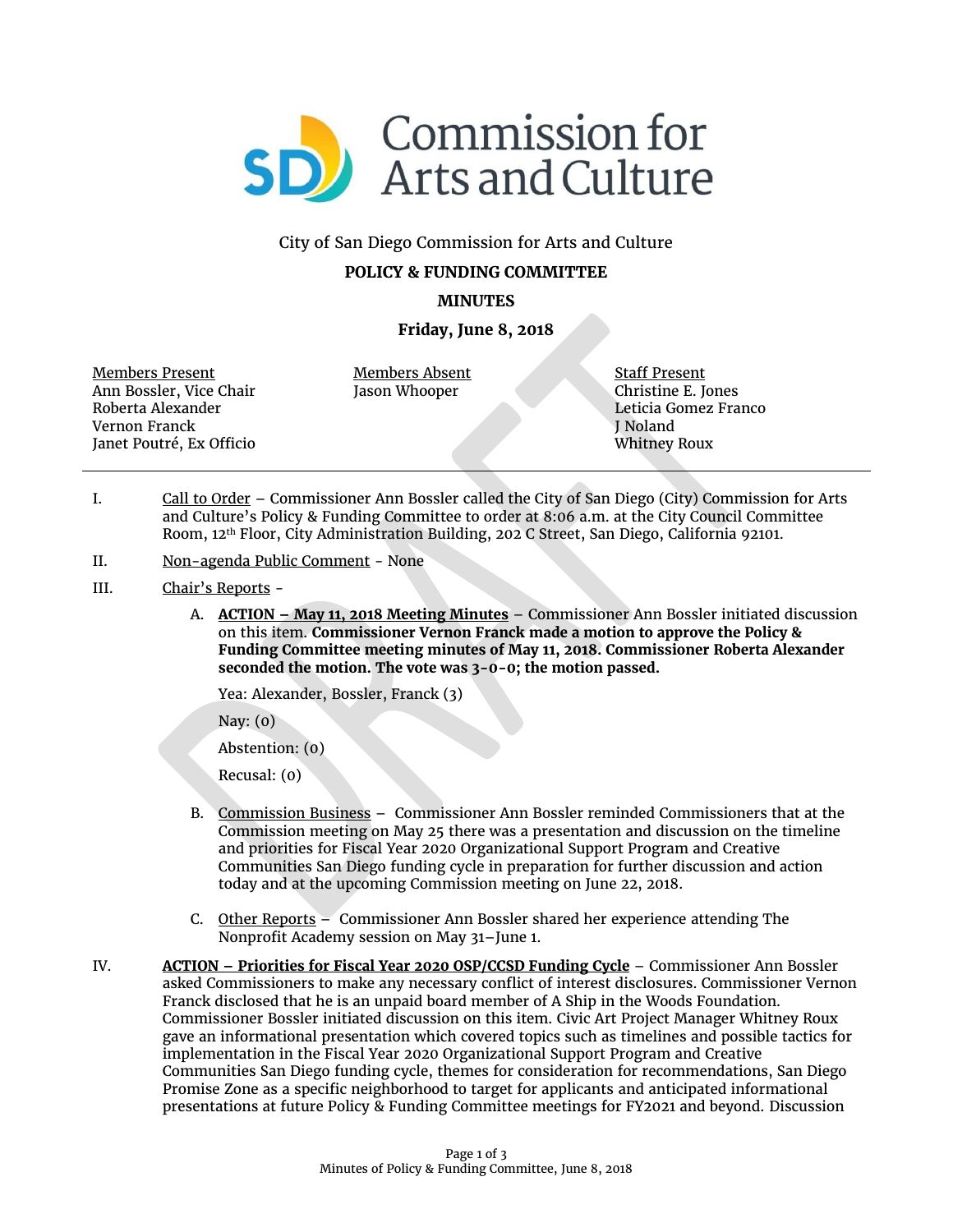topics included the option to renew, availability of organization financial information for panelists, timeline and feedback process for Fiscal Year 2021 funding cycle, informing Commissioners about issues with applicants, targeting specific neighborhoods for applicant cultivation, identifying a financial delta that triggers further review, timeline for discussion of funding caps, measuring cultural merit, amount of funding and overall impact, measuring categorical impact of funding opportunities and possible incentives for San Diego Promise Zone. Acting Executive Director Christine E. Jones offered clarification on Commission Chair's role as ex-officio on all Commission committees and participation in committee meetings. **Commissioner Ann Bossler made a motion to advise on the Fiscal Year 2020 Organizational Support Program (OSP) and Creative Communities San Diego (CCSD) funding cycle as follows:**

**Continue offering the option to renew for qualified applicants who meet specific conditions related to financial stability;**

**Continue offering an in-person opportunity for applicants to address the Commission Advisory Panels;**

**As a part of the FY2020 Request for Proposals, require applicants to include a summary of the organization's financial information, including the current and past year's budget; and**

**Create a mid-year opportunity to collect feedback from FY2020 applicants to inform future cycles.**

**Commissioner Vernon Franck seconded the motion. Commissioner Vernon Franck proposed an amendment to the motion to target programs and services in the San Diego Promise Zone as a part of the FY2020 application process. Commissioner Roberta Alexander seconded the amendment to the original motion.** 

**The vote was 3-0-0; the amendment to the original motion passed.** 

Yea: Alexander, Bossler, Franck, (3)

Nay: (0)

Abstention: (0)

Recusal: (0)

#### **The vote was 3-0-0 for the amended motion; the amended motion passed.**

Yea: Alexander, Bossler, Franck, (3)

Nay: (0)

Abstention: (0)

Recusal: (0)

Public Comment

- Dalouge Smith (San Diego Youth Symphony) commented on Fiscal Year 2020 funding cycle priorities.
- Llewellyn Crain (The Old Globe) commented on the successful application process for Fiscal Year 2019 and Fiscal Year 2020 funding cycle priorities.
- Peter Comiskey (Balboa Park Cultural Partnership) commented on Fiscal Year 2020 funding cycle priorities.
- John Highkin (Fern Street Community Art) commented on Fiscal Year 2020 funding cycle priorities.
- Lynne Jenings (San Diego Guild of Puppetry) commented on impact of Arts Education Enrichment Initiative and Fiscal Year 2020 funding cycle priorities.
- V. **PRESENTATION AND DISCUSSION – Timeline and Priorities for Fiscal Year 2019 Arts Education Enrichment Initiative** – Commissioner Ann Bossler initiated discussion on this item. Civic Art Project Manager Leticia Gomez Franco gave an informational presentation which covered topics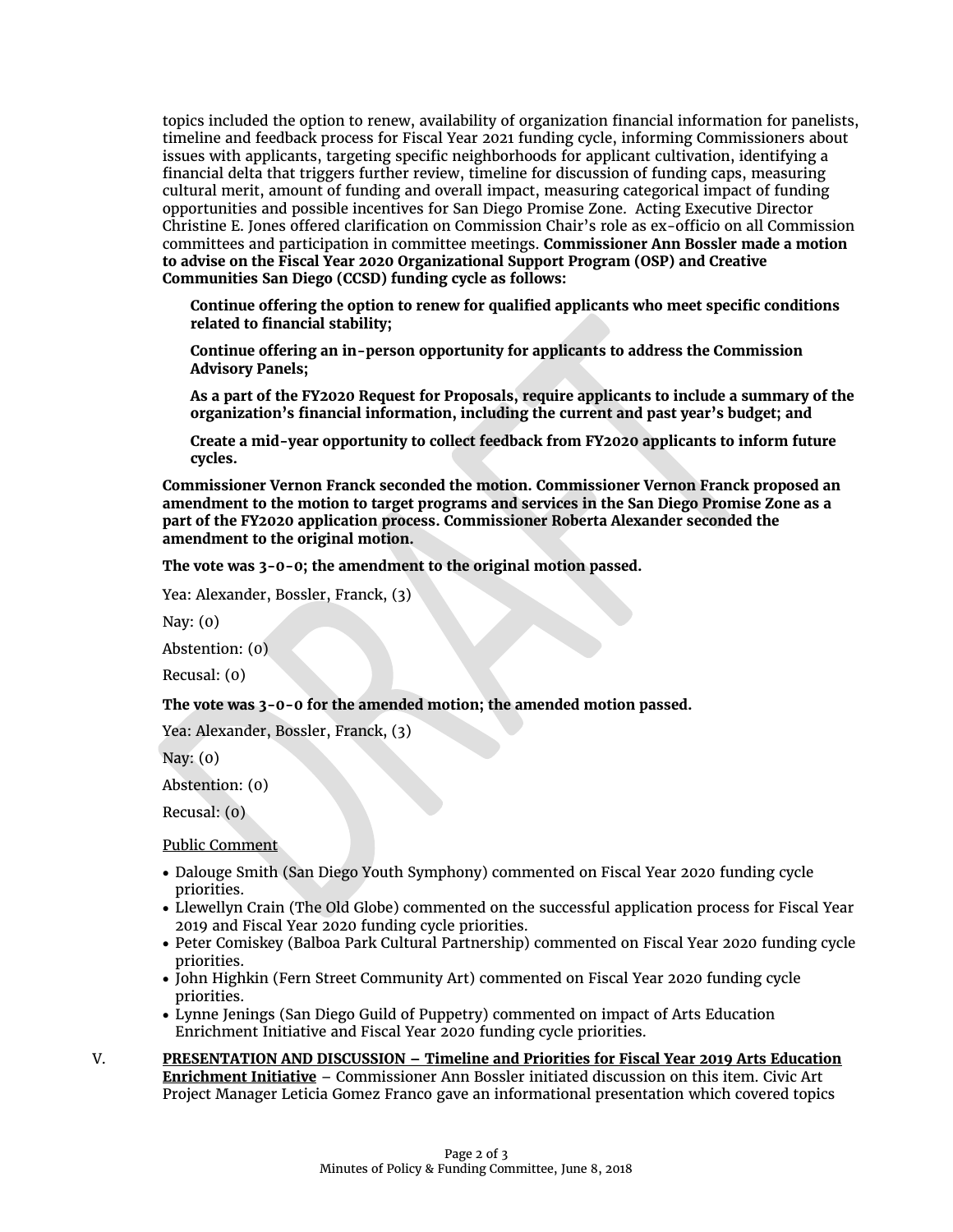such as feedback received and data collection methods and opportunities, Fiscal Year 2018 statistics, timeline and possible tactics for implementation in the FY2019. Discussion topics included the timeline and award amounts, the possibility of opening the opportunity to Creative Communities San Diego applicants, including the development of art specific criteria for eligibility, collection of feedback from Fiscal Year 2018 Arts Education Enrichment Initiative contractors to be presented at next Policy & Funding Committee meeting.

- VI. Staff Reports None
- VII. New Business for Future Agendas Commissioner Ann Bossler mentioned that the committee is planning to hold special Policy & Funding Committee meetings for public feedback on Fiscal Year 2021 funding cycle in the future.
- VIII. Adjourn Commissioner Ann Bossler adjourned the meeting at 9:36 a.m.

Page 3 of 3 Minutes of Policy & Funding Committee, June 8, 2018